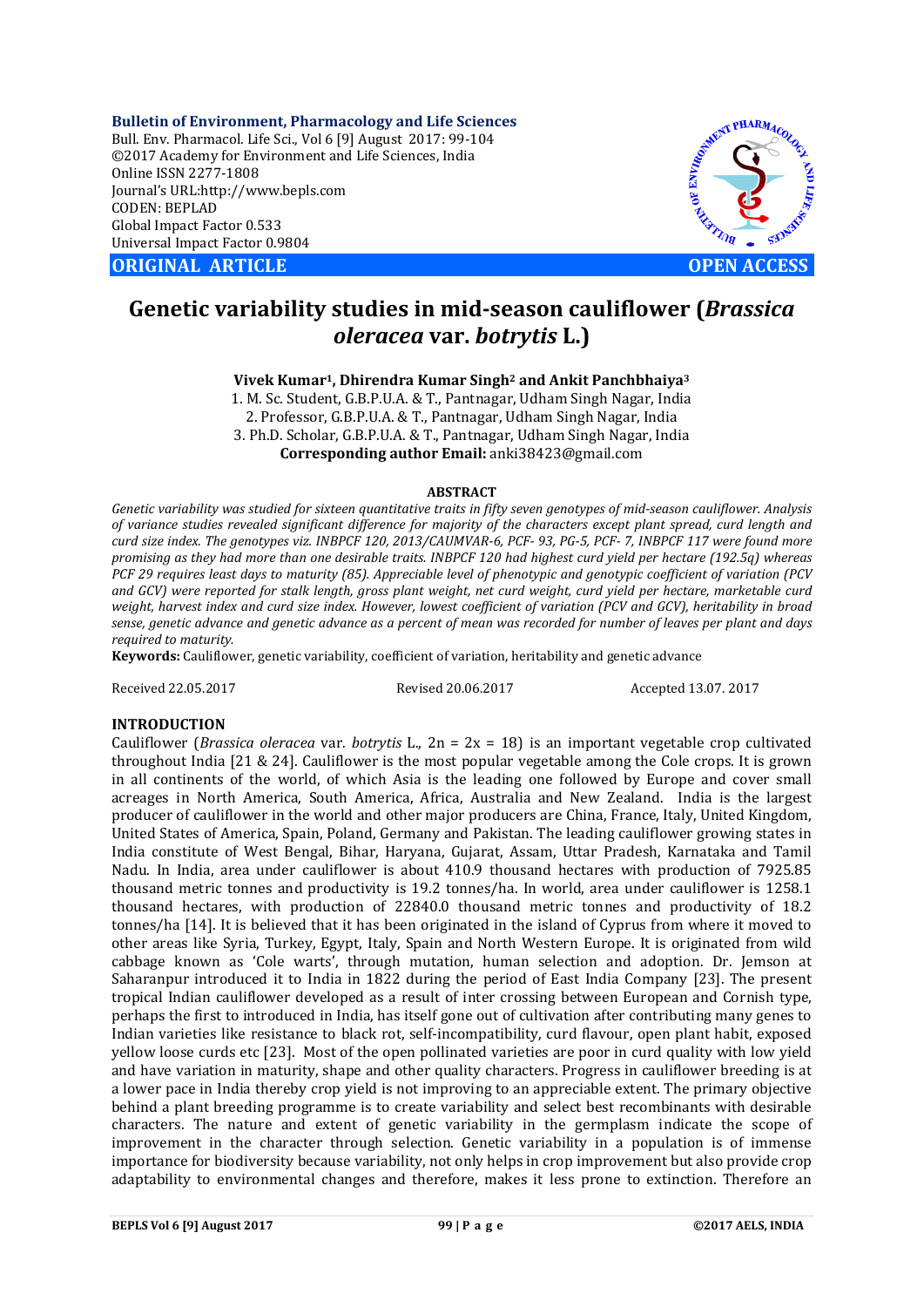attempt was made to study the genetic variability, heritability and genetic advance studies in mid-season cauliflower.

# **MATERIALS AND METHODS**

The present investigation was conducted at Vegetable Research Centre, G.B. Pant University of Agriculture and Technology, Pantnagar, U.S. Nagar (Uttarakhand) during 2015-2016. The experimental material comprised of fifty two genotypes and five checks (Table 1). The experiment was laid out in Augmented Block Design with four blocks at Vegetable Research Centre, G.B. Pant University of Agriculture and Technology. Observations were recorded for sixteen quantitative characters *viz*., leaf length (cm), leaf width (cm), Petiole length (cm), plant height (cm), plant spread (cm), number of leaves per plant, stalk length (cm), days to curd maturity, gross plant weight (g), marketable curd weight (g), net curd weight (g), curd length (cm), curd breadth (cm), harvest index (%), curd sixe index  $\text{(cm}^2\text{)}$  and curd yield per hectare (q/ha). The analysis of variance was carried out using the method given by [6] and [7]. Genotypic and phenotypic coefficients of variation were calculated according to the method suggested by [2]. Heritability estimates were obtained [9].

# **RESULTS AND DISCUSSION**

Analysis of variance studies revealed significant differences in all the genotypes for majority of the characters except plant spread, curd length and curd size index (Table 2). The mean estimates of genotypes (Table 3) for various characters revealed that the wide range was recorded for all the characters.

Phenotypic coefficient of variation is the sum total of genotypic and environmental coefficient of variation which mean that morphological characters of any cultivars are under the influence of environment condition and its genetic characters. Character showing high PCV is not effective for selection in breeding program. So, it is important that selection should be performed on the basis of its calculated genetic values. In the present study a narrow range of genetic differences between the PCV and GCV indicates that the traits are mostly governed by genetic factors with minimum environmental influence on the phenotypic expression of these traits. Maximum Higher magnitude of phenotypic and genotypic coefficients of variation (> 20%) was recorded for net curd weight, curd yield per hectare and marketable curd weight indicating the maximum variability among the genotypes for these parameters. Similar results were also reported by [17] and [3]. Highest value of PCV was observed for stalk length as confirmed by [20]. Higher values of PCV were also observed for harvest index and curd size index as suggested by [13].

Phenotypic coefficient of variation was observed maximum for stalk length (25.74%) followed by net curd weight (25.34%), gross plant weight (25.23%), curd yield (21.86%), marketable curd weight (21.80%), harvest index (20.52%), curd size index (20.17%), petiole length (19.64%), curd length (17.81%), leaf length (12.16%), plant height (11.90%), leaf width (11.54%), plant spread (10.72%), curd breadth (9.07%), number of leaves per plant (8.01%) and days to maturity (3.85%). Higher value of phenotypic coefficient of variation for all the traits than the corresponding value of genotypic coefficient of variation indicates that the characters remained uninfluenced by environmental effects. This was further confirmed by [11], [16] [17], [20] & [22]. PCV values were higher for net curd weight, stalk length, marketable curd yield per plant, gross plant weight and harvest index as reported by [19].

Genotypic coefficient of variation was observed maximum for stalk length (25.70%) followed by net curd weight (25.28%), gross plant weight (25.09%), marketable curd weight (21.61%), curd yield (21.53%), harvest index (20.44%), curd size index (20.09%), petiole length (19.53%), curd length (17.75%), plant height (11.75%), leaf width (11.40%), leaf length (11.18%), plant spread (10.56%), curd breadth (8.88%), number of leaves per plant (7.76%), days to maturity (3.41%). Higher values of GCV for gross plant weight, net curd weight, curd yield per hectare and marketable curd weight was observed by [3], [17] & [18]. Lowest coefficient for variation was reported for days to curd maturity as suggested by [3]. [19] obtained moderate values of GCV for harvest index.

The study of genotypic coefficient of variation helps to measure the range of genotypic variation existing at specified environmental site for a particular character and to compare the variability existing in various characters. However, it cannot measure the heritable variation; the genotypic coefficient of variation together with heritability estimates would give reliable indication of the expected improvement through selection as reported by [2]. Estimates of heritability in broad sense ranges from 99.66 to 78.78. Highest heritability estimates was recorded for stalk length (99.66%) followed by net curd weight (99.48%), curd length (99.32%), curd size index (99.20%), harvest index (99.19%), gross plant weight (98.92%), petiole length (98.83%), marketable curd weight (98.26%), plant height (97.50%), leaf width (97.47%), plant spread (97.08%), curd yield per hectare (96.98%), curd breadth (95.76%), leaf length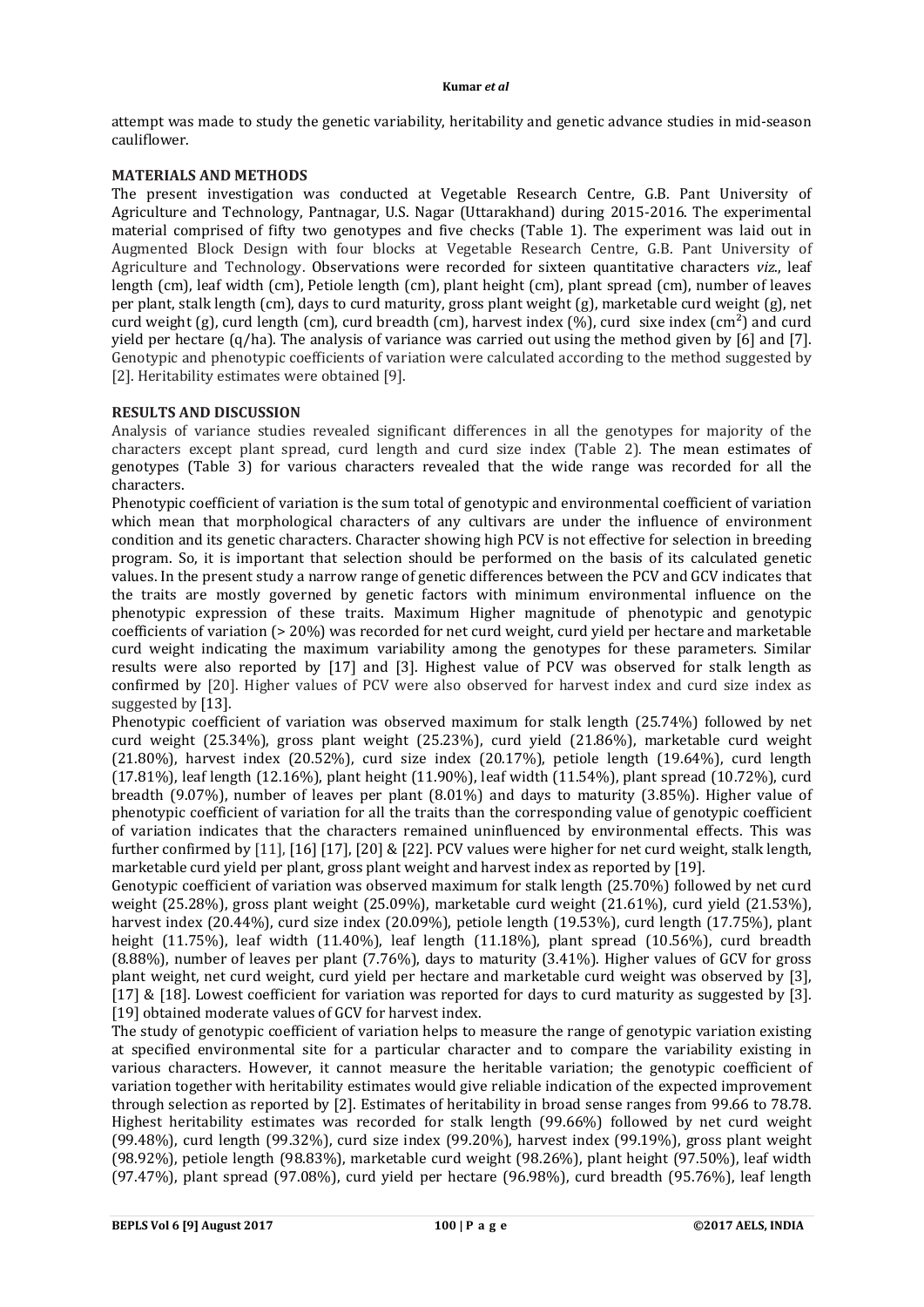(95.08%), number of leaves per plant (93.78%) and days to maturity (78.78%). Similar to the above results high heritability was recorded for gross curd weight, net curd weight and stalk length by [10] and [12]. [5] suggested net curd weight, gross plant weight and harvest index as most important traits for improving the genotypes while leaf length as the second most important character. Good level of heritability was also reported for net curd weight, marketable curd weight, gross curd weight and curd yield per hectare by [3] and [17]. Harvest index also acquired high heritability as suggested by [3], [4], [8] and [22] observed high heritability for plant spread. Similarly, Low heritability was also obtained for days to curd maturity as suggested by [3].

Estimates of genetic advance range from low 2.07 to high 443.13. Highest genetic advance was observed for gross plant weight (443.13) followed by marketable curd weight (192.90), net curd weight (132.47), curd yield per hectare (57.18), curd size index (35.34), harvest index (13.17), plant spread (12.24), plant height (11.20), leaf length (9.88), days to maturity (5.74), petiole length (4.54), leaf width (4.28), curd length (2.70), number of leaves per plant (2.55), stalk length (2.51) and curd breadth (2.07). High genetic advance was observed for gross curd weight and net curd weight as reported by [3], [5], [8], [10] and [17]. Similar to the above results low genetic advance was shown by stalk length and days to maturity also observed by [15]. [3] also observed lower genetic advance for days to curd maturity.

Genetic advance as percent of mean varied from 6.24% to 52.85%. High value of genetic advance as percent of mean was recorded for stalk length (52.85%) followed by gross plant weight (51.41%). Moderate value of genetic advance as percent of mean was observed for net curd weight (49.88%), marketable curd weight (44.13%), curd yield per hectare (43.67%), harvest index (41.93%), curd size index (41.21%), petiole length (39.99%) and curd length (36.43%). Genetic advance as percent of mean was observed low for plant height (23.89%), leaf length (23.81%), leaf width (23.18%), plant spread (21.44%), curd breadth (17.89%), number of leaves per plant (15.48%) and days to maturity (6.24%).

| Sl. No.         | Genotypes         | Sl. No. | Genotypes            |
|-----------------|-------------------|---------|----------------------|
| $\mathbf{1}$    | <b>PCF 246</b>    | 31      | <b>INB 10-2</b>      |
| $\overline{2}$  | <b>PCF 108</b>    | 32      | <b>PCF 249</b>       |
| 3               | <b>PCF 248</b>    | 33      | <b>INBPCF 117</b>    |
| $\overline{4}$  | <b>PC 77</b>      | 34      | INBPCF-3             |
| 5               | <b>PCF 251</b>    | 35      | CAUVAR-2             |
| $\overline{6}$  | DC-98-4-2         | 36      | <b>PCF 247</b>       |
| $\overline{7}$  | <b>PCF-86</b>     | 37      | <b>PCF 253</b>       |
| 8               | DC 541-5          | 38      | <b>PCF 243</b>       |
| 9               | CAUVAR-5          | 39      | <b>PCF 1-1</b>       |
| 10              | PG 3-1-1          | 40      | <b>PCF 70</b>        |
| 11              | <b>INB 16-2</b>   | 41      | <b>INB79</b>         |
| 12              | <b>INBPCF 120</b> | 42      | <b>INB 20</b>        |
| 13              | C <sub>1</sub>    | 43      | <b>PCF 255</b>       |
| 14              | <b>PCF 252</b>    | 44      | PCF 14-2             |
| 15              | Comp-3            | 45      | <b>PC-98</b>         |
| 16              | <b>PCF-65</b>     | 46      | PC 20-8              |
| 17              | <b>PCF 244</b>    | 47      | PC 100               |
| 18              | $PG-5$            | 48      | PCF-7                |
| 19              | <b>PCF 245</b>    | 49      | PC 98-4-3            |
| $20\,$          | <b>INB 20-3</b>   | 50      | <b>PCF 250</b>       |
| 21              | <b>PCF-117</b>    | 51      | <b>PCF 87</b>        |
| 22              | $INB-9-2$         | 52      | 2013/ CAUMVAR-6      |
| 23              | <b>PCF 254</b>    | 53      | Pusa Early Synthetic |
|                 |                   |         | (check)              |
| 24              | $PCF-4-2$         | 54      | Pant Gobi-4 (check)  |
| 25              | <b>PCF-93</b>     | 55      | Pant Gobi-3 (check)  |
| 26              | $PG-6$            | 56      | Pusa Sharad (check)  |
| 27              | <b>PCPGR-2004</b> | 57      | Pusa Pausiha (check) |
| 28              | DC-94             |         |                      |
| 29              | <b>PCF 256</b>    |         |                      |
| $\overline{30}$ | <b>PCF 29</b>     |         |                      |

**Table 1: List of genotypes of mid-season cauliflower under study**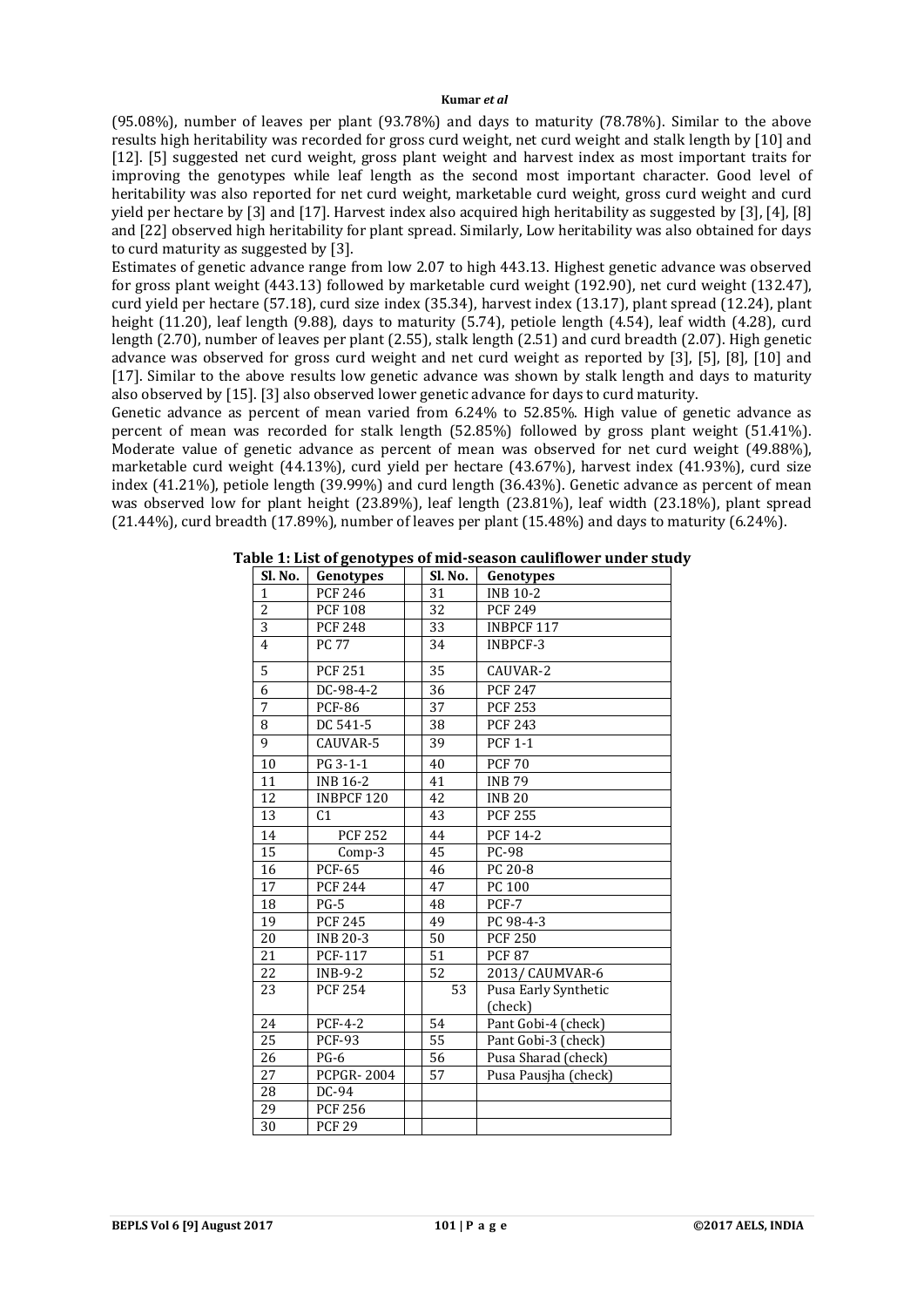High heritability along with high genetic advance results from heritability due to additive gene effect thereby making the selection effective and rewarding whereas high heritability coupled with low genetic advance results in non-additive gene effects, thereby rendering the selection ineffective. The above results are also found to be in accordance with the findings of [3] and [15] who also observed high genetic advance as percent of mean for gross curd weight and net curd weight. [12] reported maximum genetic advance as percent of mean for stalk length whereas moderate for net curd weight and gross curd weight. Plant spread and days to curd maturity exhibited higher heritability coupled with low genetic advance indicating non-additive gene effects. Plant spread and curd breadth exhibited low genetic advance as suggested by [22].

| S.N.         | <b>Characters</b>               | <b>Mean sum of square</b> |                  |            |              |  |  |  |
|--------------|---------------------------------|---------------------------|------------------|------------|--------------|--|--|--|
|              |                                 | <b>Blocks</b>             | <b>Checks</b>    | Total      | <b>Error</b> |  |  |  |
|              |                                 | (3)                       | (4)              | (19)       | (12)         |  |  |  |
| $\mathbf{1}$ | Leaf length $(cm)$              | 2.64                      | 122.46*<br>44.39 |            | 28.81        |  |  |  |
| 2            | Leaf width (cm)                 | 4.34                      | $25.76*$<br>9.56 |            | 5.47         |  |  |  |
| 3            | Petiole length (cm)             | 0.22                      | 28.66**          | 7.48       | 2.23         |  |  |  |
| 4            | Plant height (cm)               | 85.21                     | 152.84*          | 65.48      | 31.42        |  |  |  |
| 5            | Plant spread (cm)               | 29.99                     | 147.12           | 77.77      |              |  |  |  |
| 6            | Number of leaves per plant      | 3.93                      | $16.18*$         | 6.64       | 4.14         |  |  |  |
| 7            | Stalk length (cm)               | 0.74                      | $3.13*$          | 1.23       | 0.72         |  |  |  |
| 8            | Days to maturity                | 66.87                     | 686.07**         | 228.41     | 116.24       |  |  |  |
| 9            | Gross plant weight (g)          | 11500.00                  | 1031667.00**     | 258313.26* | 62231.93     |  |  |  |
| 10           | Marketable curd weight (g)      | 333.33                    | 135975.25**      | 37723.63   | 14320.67     |  |  |  |
| 11           | Net curd weight (g)             | 924.2                     | 58463.07**       | 15430.68   | 4713.79      |  |  |  |
| 12           | Curd length (cm)                | 0.19                      | 0.46             | 0.66       | 0.84         |  |  |  |
| 13           | Curd breadth (cm)               | 0.19                      |                  | 5.02       | 3.18         |  |  |  |
| 14           | Harvest index                   | 18.18                     | 140.58**         | 41.82      | 14.81        |  |  |  |
| 15           | Curd size index $\text{cm}^2$ ) | 69.18                     | 892.71           | 364.63     | 262.46       |  |  |  |
| 16           | Curd yield (q/ha.)              | 111.40                    | 12240.05**       | 3391.31    | 1261.72      |  |  |  |

| Table 2: Analysis of variance (ANOVA) for various characters of cauliflower genotypes |  |  |  |
|---------------------------------------------------------------------------------------|--|--|--|
|---------------------------------------------------------------------------------------|--|--|--|

\* Significant at 5% level of probability

\*\* Significant at 1% level of probability

Degree of freedom are shown in parenthesis

| Table 3: Mean, range, coefficient of variation and genetic parameters for different quantitative |  |
|--------------------------------------------------------------------------------------------------|--|
| characters of Cauliflower                                                                        |  |

| <b>CHARACTERS</b>             | <b>RANGE</b>       | <b>GM</b>  |                   | Coefficient of variation (%) |                   | Heritability<br>(h <sup>2</sup> %) | Genetic<br>advance | Genetic<br>advance as<br>$(\%)$ of mean |
|-------------------------------|--------------------|------------|-------------------|------------------------------|-------------------|------------------------------------|--------------------|-----------------------------------------|
|                               |                    |            | <b>PCV</b><br>(%) | GCV<br>(%)                   | <b>ECV</b><br>(%) |                                    |                    |                                         |
| Leaf length $(cm)$            | 27.54-64.94        | 41.91      | 12.157            | 11.184                       | 2.696             | 95.08                              | 9.875              | 23.812                                  |
| Leaf width $(cm)$             | 13.00-28.50        | 18.58      | 11.543            | 11.396                       | 1.835             | 97.47                              | 4.276              | 23.177                                  |
| <b>Petiole</b><br>length(cm)  | 05.47-19.47        | 11.56      | 19.641            | 19.526                       | 2.123             | 98.83                              | 4.539              | 39.988                                  |
| Plant<br>height(cm)           | 32.31-70.31        | 47.52      | 11.896            | 11.746                       | 1.879             | 97.50                              | 11.201             | 23.893                                  |
| Plant<br>$spread$ (cm)        | 40.57-71.95        | 57.60      | 10.719            | 10.561                       | 1.832             | 97.08                              | 12.237             | 21.436                                  |
| Number of<br>leaves per plant | 12.16-16.00        | 16.61      | 8.012             | 7.759                        | 1.999             | 93.78                              | 2.554              | 15.478                                  |
| <b>Stalk</b><br>length(cm)    | 03.12-10.60        | 4.76       | 25.741            | 25.697                       | 1.503             | 99.66                              | 2.507              | 52.846                                  |
| Days to<br>maturity           | 84.70-<br>123.75   | 92.71      | 3.846             | 3.414                        | 1.772             | 78.78                              | 5.737              | 6.242                                   |
| Gross plant<br>weight(gm)     | 271.95-<br>2101.75 | 901.9<br>4 | 25.230            | 25.094                       | 2.617             | 98.92                              | 443.133            | 51.414                                  |
| <b>Marketable</b><br>curd     | 213.90-<br>905.50  | 454.3<br>1 | 21.804            | 21.613                       | 2.879             | 98.26                              | 192.900            | 44.134                                  |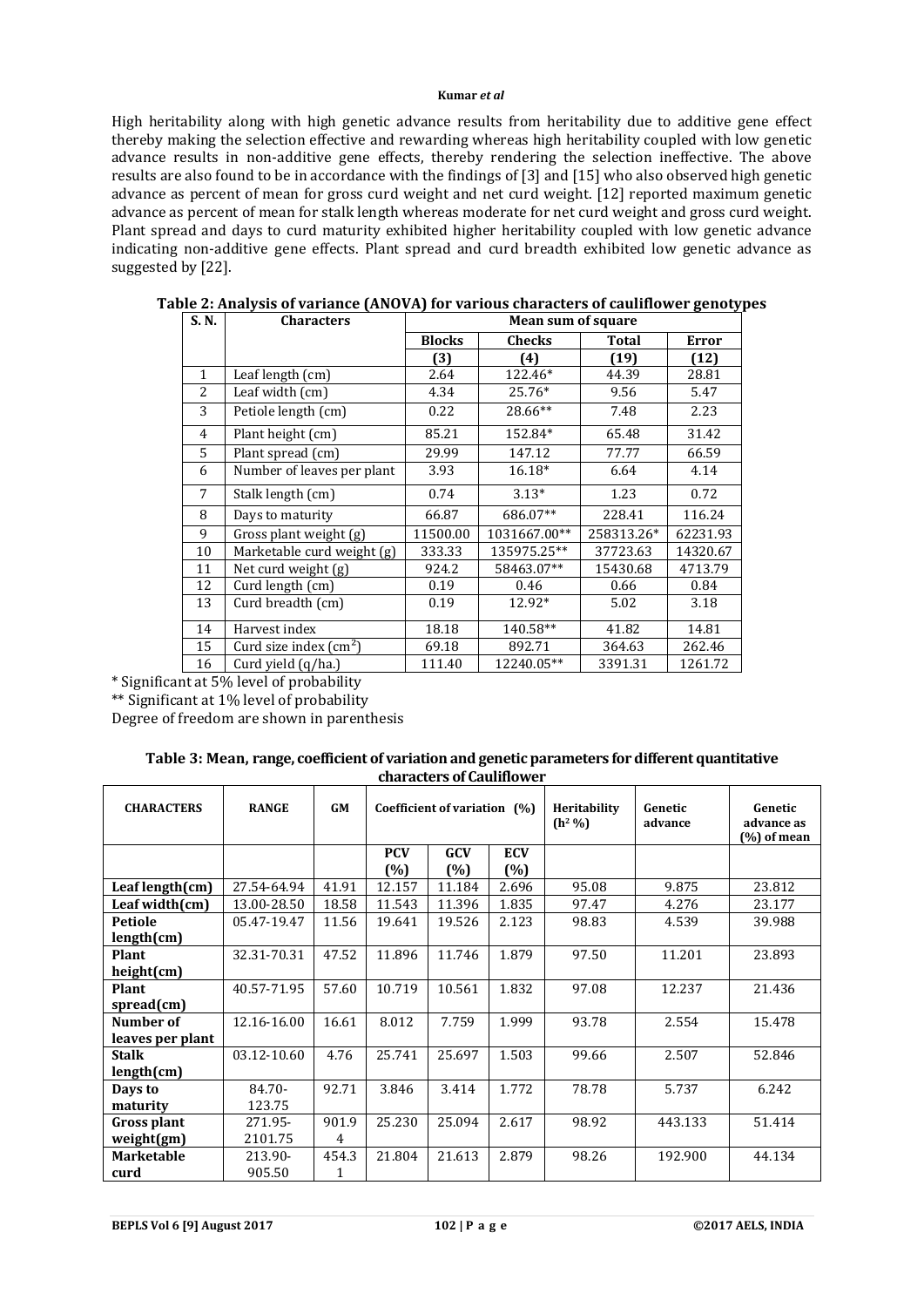| weight(gm)              |             |       |        |        |       |       |         |        |
|-------------------------|-------------|-------|--------|--------|-------|-------|---------|--------|
| Net curd                | 144.90-     | 275.0 | 24.339 | 24.276 | 1.751 | 99.48 | 132.466 | 49.879 |
| weight(gm)              | 514.50      | 4     |        |        |       |       |         |        |
| Curd                    | 05.54-14.04 | 7.38  | 17.807 | 17.746 | 1.471 | 99.32 | 2.703   | 36.431 |
| length(cm)              |             |       |        |        |       |       |         |        |
| Curd                    | 08.96-14.42 | 11.67 | 9.071  | 8.876  | 1.868 | 95.76 | 2.065   | 17.893 |
| breadth(cm)             |             |       |        |        |       |       |         |        |
| <b>Harvest index</b>    | 17.98-56.78 | 31.18 | 20.522 | 20.438 | 1.850 | 99.19 | 13.168  | 41.931 |
| Curd size               | 54.44-      | 86.30 | 20.169 | 20.088 | 1.805 | 99.20 | 35.341  | 41.214 |
| index(cm <sup>2</sup> ) | 141.38      |       |        |        |       |       |         |        |
| <b>Curd yield</b>       | 63.95-271.5 | 136.1 | 21.857 | 21.525 | 3.797 | 96.98 | 57.178  | 43.667 |
| (q/ha.)                 |             | 8     |        |        |       |       |         |        |

# **CONCLUSION**

From the above result, it is concluded that there is a wide range of variability present among the germplasm for almost all characters indicating that a wide scope for genetic improvement of crop. The narrow difference was retained between GCV and PCV indicating a little effect of environment in the expression of characters. So, selection of these traits on the basis of their phenotypic values becomes effective. High heritability coupled with greater genetic advance was observed for gross plant weight, marketable curd weight followed by net curd weight which indicates that these characters are govern with additive gene effect with minimum environment effect so we can go prefer direct selection for crop improvement.

## **REFERENCES**

- 1. Allard, R.W. (1960). Principles of plant breeding. John Willey and Sons Inc. New York, 185 p.
- 2. Burton, G.W. and Devane, E. W. (1953). Estimating heritability in fall fescue (Festuca arundinacea) form replicated clonal material. *Agron. J.* 4:78-81.
- 3. Chittora, Akshay and Singh, D.K. (2015). Genetic Variability Studies in Early Cauliflower (*Brassica oleracea* var. *botrytis* L.). *Electron. J. Plant Breed.,* 6(3):842-847.
- 4. Dhatt, A. S. and Garg, Naveen. (2008). Genetic variability, correlation and path analysis in November maturing cauliflower. *Haryana J. Horti. Sci.*, 37(3/4):342-344.
- 5. Dubey, R.K., Singh, B.P. and Ram, Hari Har. (2003). Genetic variability, heritability and genetic advance for quantitative characters in Indian cauliflower (*Brassica oleracea* var*. botrytis* L.). *Veg. Sci.,* 30(1):81-82.
- 6. Federer, W.T. (1956). Augmented designs "nawalin planter" Record. 55:191-208.
- 7. Federer, W.T. and Raghavarao, D. (1975). Augmented design. *Biometrics*., 31:29-35.
- 8. Jindal, S.K. and Thakur, J.C. (2004). Variability studies in November maturity group of cauliflower (*Brassica oleracea* var. *botrytis* L.). *Haryana J. Hort. Sci.,* 33(1&2):100-101.
- 9. Johnson, H.W., Robinson, H.F. and Comstock, R.E. (1955). Estimates of genetic and environmental variability in soyabean. *Agron. J*., 47:314 -318.
- 10. Krishna, V.R. (1993). Variability studies in F4 population of cauliflower (late group). M. Sc. Thesis, Y.S.P.U.H & F., Solan, H.P.
- 11. Kumar, M., Sharma, S.R., Kalia, P. and Saha, P. (2011). Genetic Variability and character association for yield and quality traits in early maturing Indian cauliflowers. *Indian J. Hort.,* 68(2):206-211.
- 12. Kumar, S. (1999). Performance of cauliflower (*Brassica oleracea* var. *botrytis* L.) genetic stocks for horticultural and yield characters. M. Sc. Thesis, Y.S.P.U.H & F., Solan, H.P.
- 13. Mehra, Dipti and Singh, D.K. (2013). Studies on genetic variability for yield and its contributing attributes in early cauliflower (*Brassica oleracea* var. *botrytis* L.). *Pantnagar J. Res.,* 11(2):261-265.
- 14. National Horticulture Board. (2014). Indian Horticulture Database, *National Horticulture Board,* Gurgaon, Haryana., 147-253.
- 15. Nimkar, S.A. and Korla, B.N. (2011). Evaluation of biparental progenies developed through bud and mixed pollination for horticultural and quality traits in late Cauliflower (*Brassica oleracea* var. *botrytis* L.). *Indian J. Agri. Res.,* 45(3):215-220.
- 16. Prakash, Chander and Meena, R.D. (2011). Assessment of genetic variability and correlation analysis in sprouting broccoli. *Cruciferae newsletter*. 30:84-86.
- 17. Santhosha, H.M., Varalakshmi, B. and Krishnamanohar, R. (2015). Evaluation of early cauliflower (*Brassica oleracea* var. *botrytis* L.) germplasm under tropical conditions for various horticultural traits. *The Bioscan*. 10(4):1631-1635.
- 18. Santhosha, H.M., Varalakshmi, B. and Shivshankara, K.S. (2014). Characterization of early cauliflower germplasm under tropical conditions*. The Bioscan*. 9(2):869-874.
- 19. Sharma, A., Sharma, S., Pathak, S. and Sood, S. (2006). Genetic variability for curd yield and its component traits in cauliflower (*Brassica oleracea* var*. botrytis* L.) under high hills dry temperate conditions. *Veg. Sci*., 33(1):82-84.
- 20. Singh, B., Pandey, A.K., Verma, Ajay and Rai, Mathura. (2006). Genetic Variability in Aghani Group of Indian cauliflower *(Brassica oleracea* var. *botrytis* L*). Indian J. Plant Genet. Resour.,* 19(1):113-117.